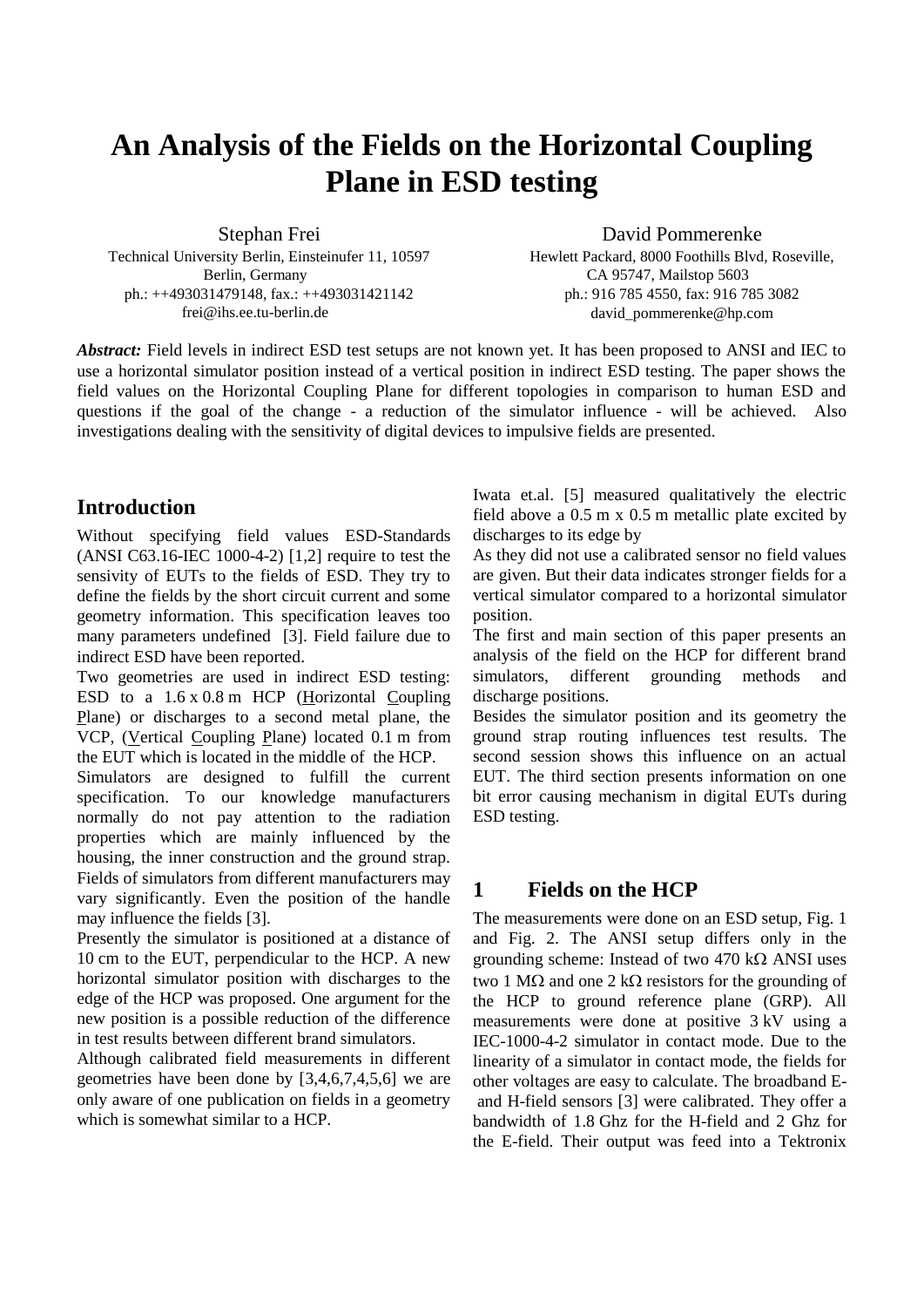7104 scope (BW: 1GHz). Waveforms were captured by a camera system.

Most measurements were done using a 700 MHz optical link to avoid influences on the grounding of the HCP by sensor cables*.*



**Fig. 1: Field measurement setup, discharges on the HCP (Resistors: ANSI: R1=1 M** $\Omega$ **, R2=2 k** $\Omega$ **; IEC: R1=470 k** $\Omega$ **,**  $R2=0 \Omega$ 



Field sensor at different positions on the HCP

**Fig. 2: HCP field measurement setup, discharges to the edge of the HCP**

#### **1.1 Fields on the HCP caused by ESD to it**

Discharges to the HCP are intended to simulate real world ESD nearby to the EUT. To do so, the simulator is discharged to the HCP at a distance of 0.1 m from the EUT. Only for large EUTs the discharges are applied to the edge of the HCP.

In the proposed new indirect test method the simulator is held horizontal and discharges are applied to the edge of the HCP. One argument for the change is a possible reduction of the brand to brand variation of test results.

As shown in Fig. 2, measurements were taken for different sensor positions on the HCP to determine the field distribution. Fig. 3 and Fig. 4. plot the field peak values vs. distance to the simulator.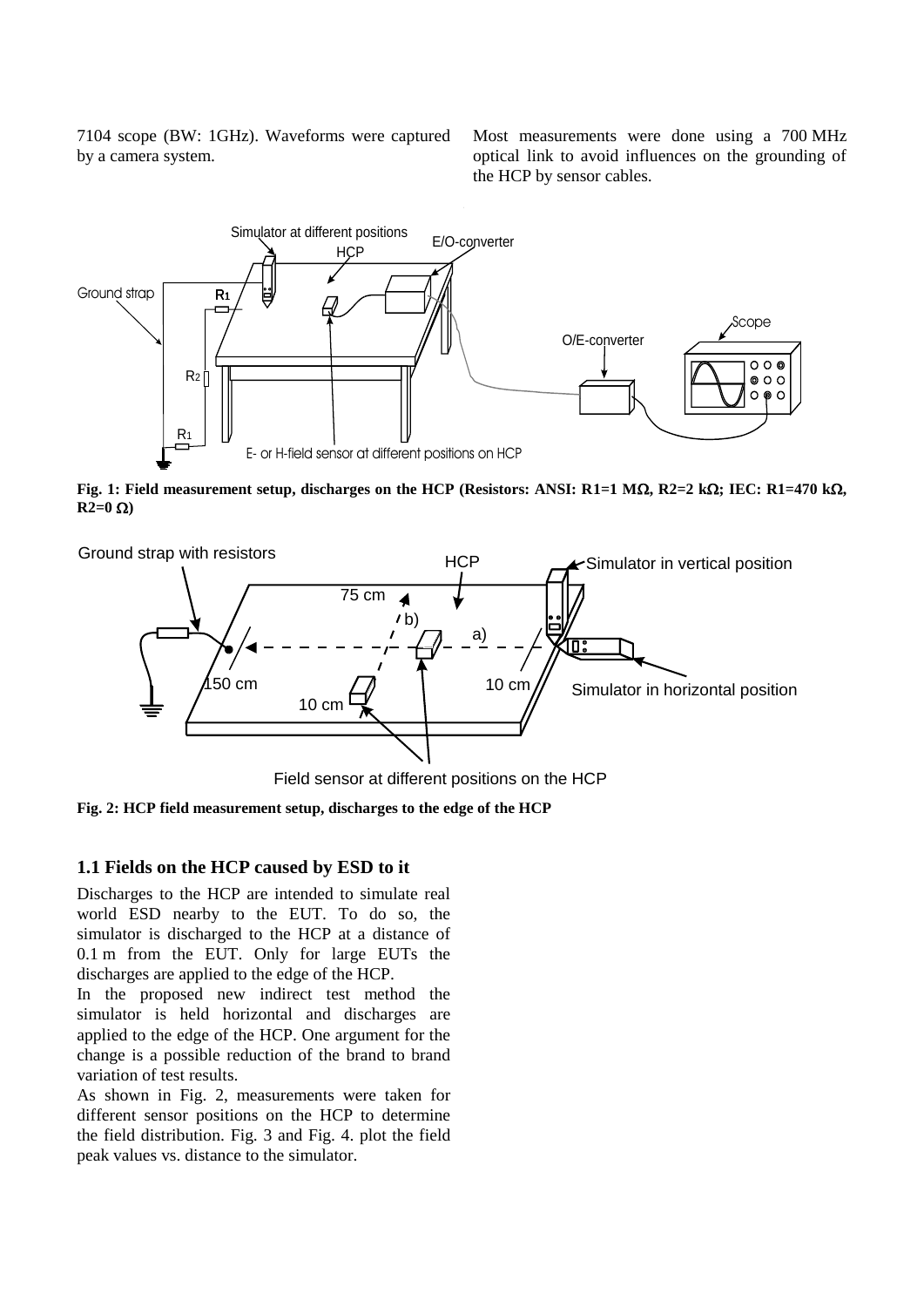

**Fig. 3: Amplitude of fields on the HCP vs. distance to simulator (Fig. 2, path a)), Simulator a)**



**Fig. 4: Amplitude of fields on the HCP vs. distance to simulator (Fig. 2, path b)), Simulator a)**

The H-fields decreases with increasing distance roughly by 1/r. They are determined by the current density on the HCP which would be expected to decrease by 1/r on an infinite plane.

The behavior of the E-field is quite different. Initially the amplitude decreases. But as the edge is approached the fields increase again. The effect is stronger for the horizontal simulator position. This can be explained by the superposition of the original wave with a wave reflected by the edge. If the simulator is held horizontally an equally strong wave at the bottom side of the HCP is launched. At the edge this wave may partially reach the upper side and add to other field components.

If the simulator is discharged in the middle of the HCP and the fields round the simulator were measured, a similar behavior of the fields vs. distance can be observed.

The location of the ground strap has nearly no influence. Its impedance is to high to show an influence in the nanosecond time scale.

### **1.2 Comparison of fields from different brand simulators on the HCP**

To analyze if a horizontal simulator position reduces the influence caused by different brand simulators, three commercial simulators were compared. Verified by measurement all fulfilled the IEC-1000-4-2 current criteria.

The three simulators were discharged at the edge of the HCP as shown in Fig. 2. Some selected results are shown in Fig. 5.

If the simulator is discharged in vertical position the fields are stronger compared to discharges in a horizontal position. In close proximity to the discharge point, the fields of the different simulators used in a vertical position vary very strongly.

The H-field peak value of simulator c) is 50 % less than that of simulator b). For E-fields the differences are even more drastic. The amplitude of the smallest pulse is 65% down from the strongest pulse. The field impedances are around 377 Ohm.

For the horizontal simulator position the field changes in two respects:

- The field amplitudes are reduced by a factor of approximately 2. This agrees to results of Fig. 3 and Fig. 4. Iwatas [5] measurements also showed a reduction of the voltage induced in a dipole by a factor of 3.
- The brand to brand differences seen for the simulators used in this investigation decrease: A difference of 28% remains for the H-field and only 5% for the E-field.

The measurement indicate that reproducibility could be enhanced using a horizontal discharge position. The change can be explained as follows:

a) The simulator - sensor distance is larger in a horizontal position.

b) Most of the currents in the simulator flow parallel to its tip, i.e. they cause near fields in the direction of the tip, but they do not radiate in this direction. At a simulator - sensor separation of 0.2 m there are far field conditions for the initial rise. If the simulator is held parallel to the HCP the sensor will mainly pick up the fields caused by the expanding discharge current in the HCP. As this current is better defined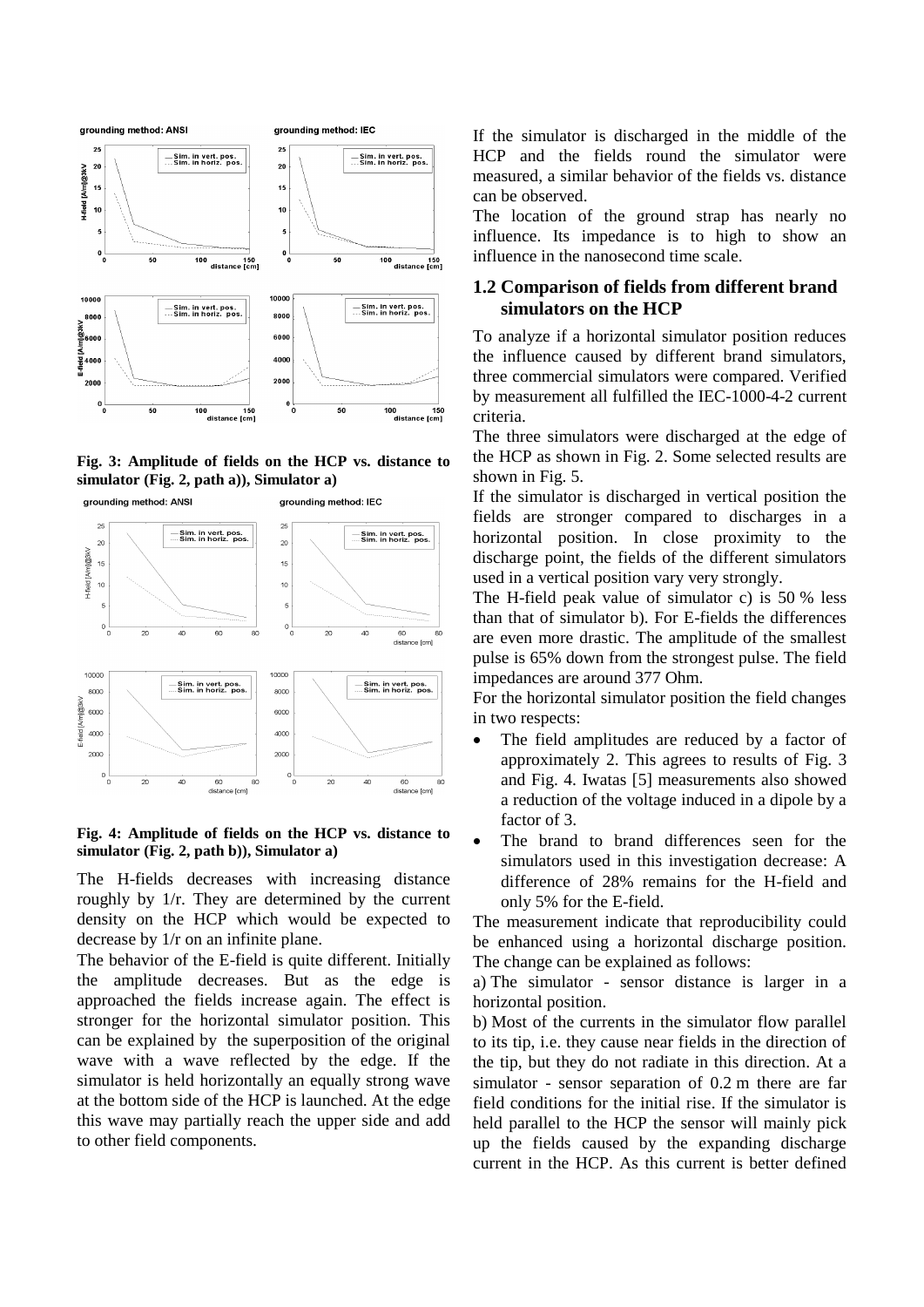than the current distribution on the simulator a reduced brand-to-brand influence is seen.

If the sensor would not be placed on the HCP but above it, radiation from the simulators would again be important, i.e. the effect of reduced brand-to-brand variation may vanish or be reduced for taller EUTs.

There are more reasons to caution: Simulators were chosen arbitrarily. Other brand simulators may react different.

To really overcome the uncertainty, a field specification is needed. Such a field specification should call for transient fields which match human hand-metal ESD. But air discharge risetime depends not only on voltage but mainly on arc length. For that reason the comparison needs to define both parameters for the air discharge. If a risetime of 0.7 ns to 1 ns is accepted for contact mode simulators the current risetime of human ESD should be the same for the field comparison. Measurement showed the following values:

Fields of an human ESD into a 3 m x 3 m ground plane. Discharging at 5 kV through a 6 mm diameter and 63 mm length metal part. Data is for arc lengths of approx. 0.8 mm which causes a risetme of approx. 0.8 ns.

| Distance | Peak E-Field | Peak H-Field |
|----------|--------------|--------------|
| m        | kV/m         | A/m          |
| 0.1      | 12.0         | 26.5         |
| 0.2      | 4.5          | 8.1          |
| 0.3      | 3.0          | 5            |
| 0.5      | 1.4          | 3.0          |
| 0.7      | 0.95         | 2.1          |
| 0.9      | 0.6          | 1.3          |
| 1.2      | 0.4          |              |



**Fig. 5: Fields of different simulators in vertical and horizontal position; distances 10 cm, 1 Ghz bandwidth.**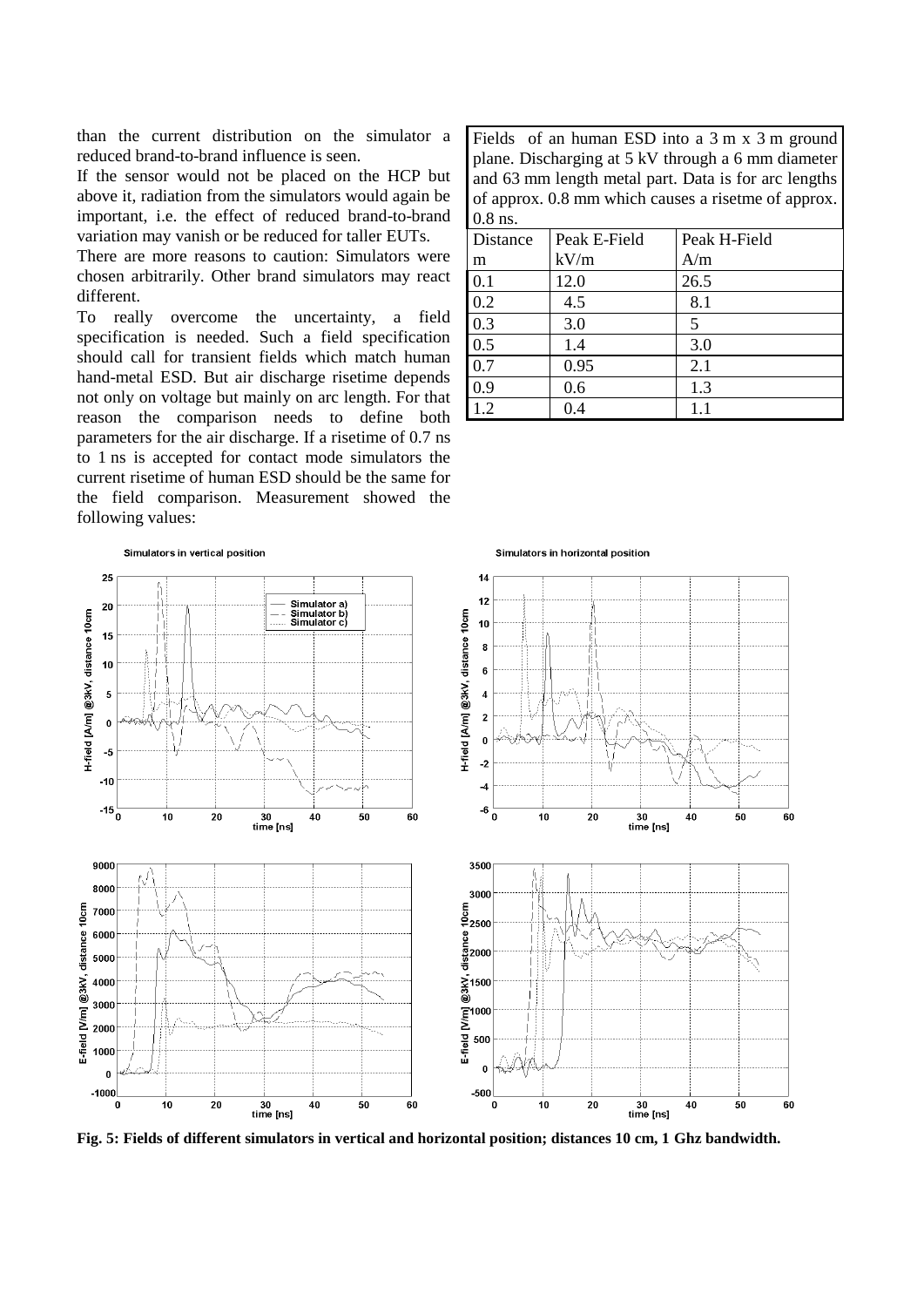Some other considerations may be in favor of a vertical generator:

- The larger field strength reproduce the field strengths of a nearby ESD of a human better.
- If a distance of 0.1 m to the EUT shall be remained, the EUT has to be moved around on the table to test all sides of the EUT. This movement will be detrimental to reproducibility due to EUT cable routing.

#### **1.3 Fields on the HCP caused by discharges into the VCP**

Besides HCP discharges the standard requires discharges into a 0.5 m x 0.5 m VCP. Again, the coupling into the EUT is caused by fields. Grounding of the VCP and HCP are alike. The ground straps of the HCP and the VCP are connected to the GRP. There is no direct connection between VCP and HCP. Fig. 6 shows the setup used. The VCP was located on a fixed place on the HCP. E- and H-field sensors were moved on the HCP. The results of the measurements are shown in Fig. 7:

- The peak magnetic field decreases monotonously with distance.
- Again there is hardly any difference between grounding as required by ANSI or by IEC.
- The amplitudes are smaller compared to the amplitudes shown in Fig. 3. At 0.1 m the E-Field value is close to the E-field value at 0.1 m on the HCP for a horizontal simulator position. But the magnetic field is much lower. This is caused by the enlarged distance between the simulator and the sensor and probably a reduced discharge current. The current is reduced by the small size of the VCP and its high impedance grounding.
- The electric fields show amplitudes similar to those of direct ESDs to the HCP. For small distances the fields decreases monotonously. But at approx. 0.55 m the negative peak value becomes larger than the positive peak value. This is caused by superposition of the different waves which travel on the VCP and the HCP.

In Fig. 8 the impedance of the fields generated by the VCP is shown. Here it is defined as the peak E-Field divided by the peak H-field even if they do not occur at the same time. The field impedance is very high at the standardized test distance of 0.1 m. Failures due to the VCP are rare and mainly seen in high impedance circuits. Again the grounding methods do not influence the fields for the first couple 10 ns.



Field sensor at different positions on the HCP

**Fig. 6: Setup for measurements with the VCP**



**Fig. 7: Amplitude of fields on the HCP vs. distance to VCP**



**Fig. 8: Impedance of the fields caused by discharges to the HCP**

#### **2 Influence of the ground strap**

An other undefined parameter in ESD-testing is the influence of the ground strap. Measurements of the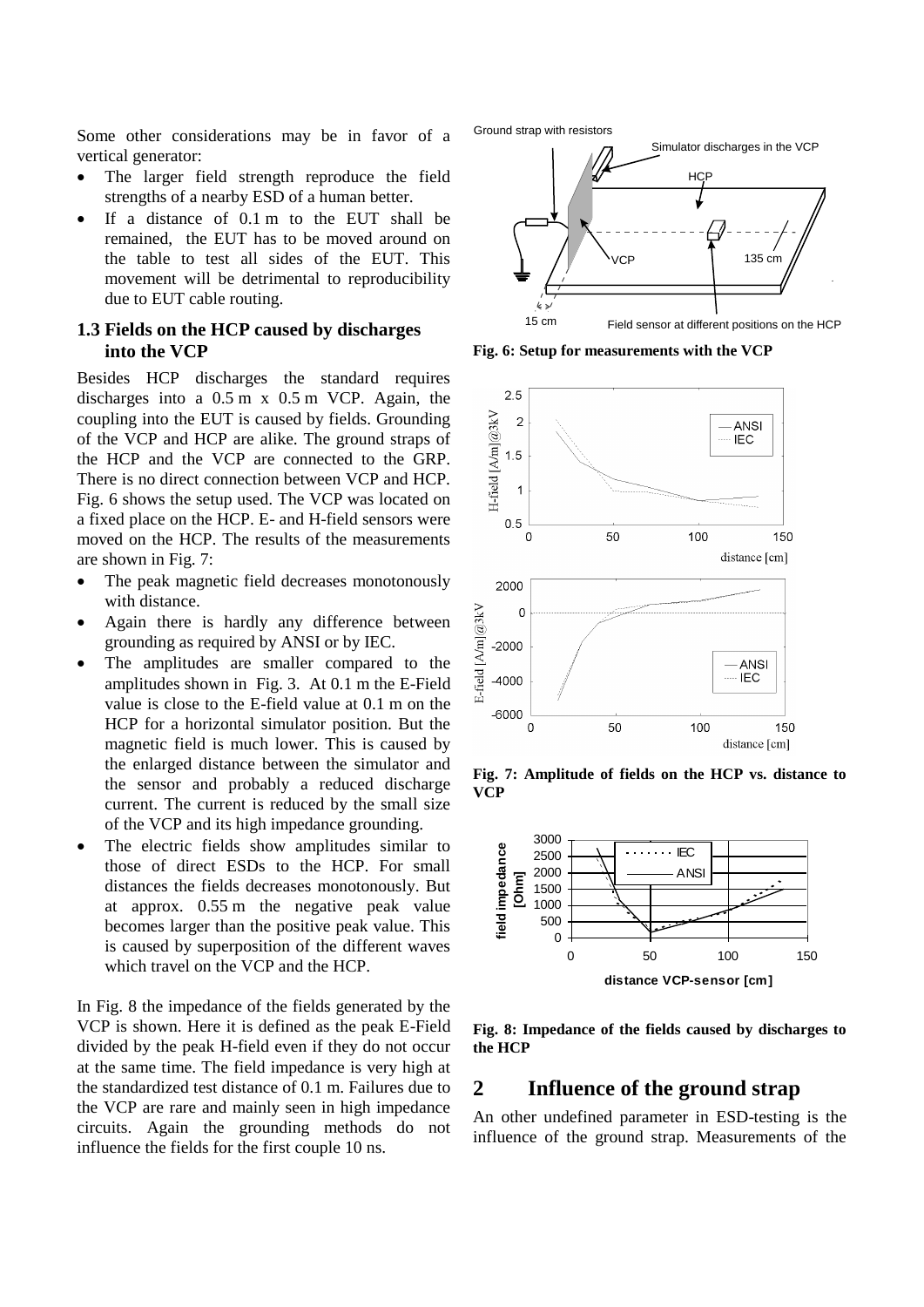fields underneath it and at a distance from it can be found in [3].

Here the influence of the ground strap to a real EUT is described. As EUT a data acquisition board with a 16-bit microcontroller was used. The size of the board was 160 x 100 mm. The ground strap was traced in different manners as shown in Fig. 9.

For real digital EUTs the sensitivity is a function of time. It depends on the inner state of a digital system (they change e.g. with the program). Statistical methods are needed to calculate the uncertainty of a test result.

To test the influence of the ground strap the position of the ground strap and the voltage were varied. The voltage of a contact mode ESD-simulator was increased in steps of 500 V, from 500 V to 10000 V. The position of the ground strap was changed from -  $110^{\circ}$  to  $+110^{\circ}$  in 22.5° steps as shown in Fig. 9. For each voltage and each position of the ground strap 200 pulses were applied. To calculate the failure probability the EUT function was verified after each pulse. Fig. 10 shows the results. To read it correctly look at the white rectangular. It indicates a measurement with 5 kV at a ground strap angle of  $+45^{\circ}$  (setup in Fig. 9). The failure probability given by the shade in Fig. 10 is between 0.5 and 0.75.

The influence of the ground strap is easy to see. The borderline of a failure probability of more than 0.75 is shifted under the ground strap by approximately 2500 V. If the ground strap is traced close to the EUT a test becomes more severe.



**Fig. 9: Setup to investigate in the influence of the ground strap (distance simulator-EUT 10 cm)**



**Fig. 10: Failure probability of a microcontroller board vs. the position of the ground strap and the charging voltage of the ESD simulator. Voltage is indicated by the distance from the origin. Different shades are used to plot failure probabilities.**

## **3 Sensitivity of electronic devices**

How do the fields affect digital systems? Many different methods to define a severity of ESD fields have been proposed: WARP, Epeak/risetime, Peak field values, etc.

The answer to this is somehow EUT dependent. Nevertheless, studies using well defined variation of one parameter provide some inside and allow to test to what extend simple coupling models and signal integrity methods like dynamic threshold data can be applied.

#### **Susceptibility Of Logic Devices**

The circuit used was very simple but nearly all digital circuits are based on similar circuits. The results presented were gained with CMOS logic devices. Results with TTL logic are not presented but they were similar.

A simple PCB was designed to do parameter studies. The main part of the experimental setup consists of two integrated circuits and a loop.

Integrated circuits of the SN74XX family were used. Between an inverter (SN74XX04) and the clock input of a flip-flop (SN74XX74) a small loop is mounted. This loop simulate a bad PCB layout. The area of the loop is 6 cm x 6 cm. The rather large size was dictated by the field strengths and risetimes available in the TEM cell.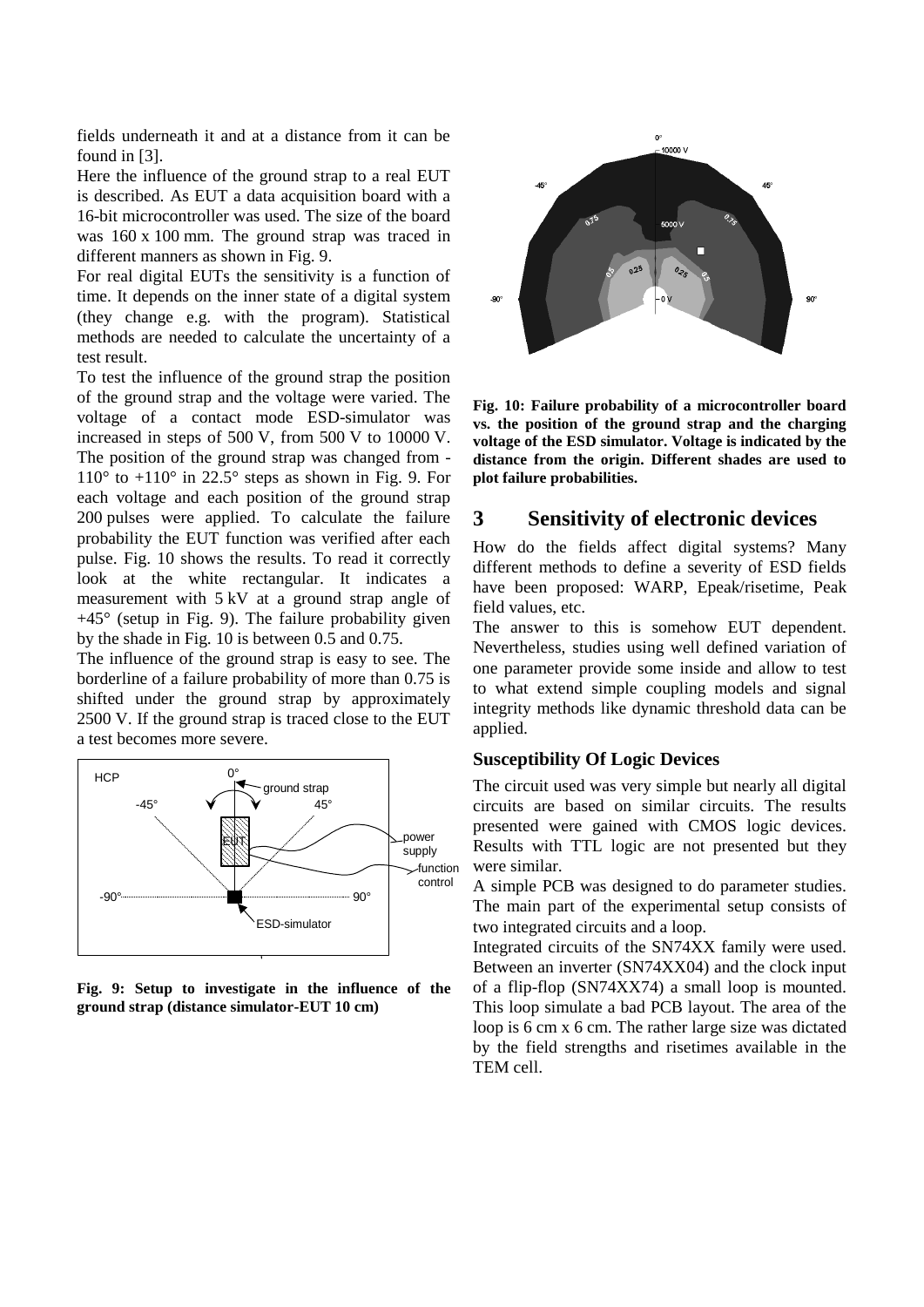

**Fig. 11: Schematic of a simple model circuit**

A circuit diagram is shown in Fig. 11. The circuit was located in an open TEM cell. Varying trapezoidal pulses were applied by a AVTECH AVL-2-C-T pulse generator. The rise time and the amplitude of the pulse were varied. The pulse width was held constant (40 ns), changes of the pulse width did not influence the results.

It was assumed that the dimensions are small compared to the shortest wavelength. Provided that the input impedance of the flip-flop is large, the induced voltage can be calculated (the loop inductance is neglected) using the formula:

$$
U_{ind} = -\mu_0 \iint\limits_{A_{loop}} \frac{dH}{dt} dA \tag{1}
$$

in a homogeneous field this simplifies to:

$$
U_{ind} = -\mu_0 A_{loop} \frac{dH}{dt}
$$
 (2)

Using impulsive fields with trapezoidal pulses the derivative of the pulse is constant during the rising edge and can easily be calculated by:

$$
\frac{dH}{dt} = \frac{H_{\text{max}}}{t_r} \tag{3}
$$

Formula 2 can so be simplified to

$$
U_{ind} = -\mu_0 A_{loop} \frac{H_{max}}{t_r}
$$
 (4)

Which is valid for the rising edge of the trapezoid. Dynamic threshold data shows that not only the amplitude of the induced voltage determines the failure behavior also the time a voltage is applied to a circuit is important. The energy of the voltage pulse must be larger than a certain threshold. Conditions as used in dynamic threshold measurement can be achieved by the trapezoidal field pulses as they induce a constant voltage in the loop during the rising edge.

Fig. 12 shows a dynamic threshold diagram. A varying voltage pulse was applied to an input to record the threshold level.

In Fig. 13. the risetime and the amplitude of the field pulse were varied. The EUT shown in Fig. 11 was used and the behavior of the flip-flop was observed. Using formula (4) the induced voltage was calculated and plotted left on Fig. 13. It is very close to the dynamic threshold data. This indicates that dynamic threshold data and simple induction models can be used in indirect ESD failure prediction. An example would be the influence of aperture coupled fields for a reduced aperture size.



**Fig. 12: Maximal amplitude of a pulse without state change. Amplitude versus pulse width; a: HC-logic, b: HCT-logic (Source: Valvo: CMOS-Databook)**



**Fig. 13: Measured thresholds of a flip-flop**

## **4 Conclusions**

Measurements of fields on the HCP were done with calibrated equipment. The data provide absolute field values. They indicate a better reproducibility of indirect testing but at reduced test level for a horizontal simulator position compared to the present vertical simulator position.